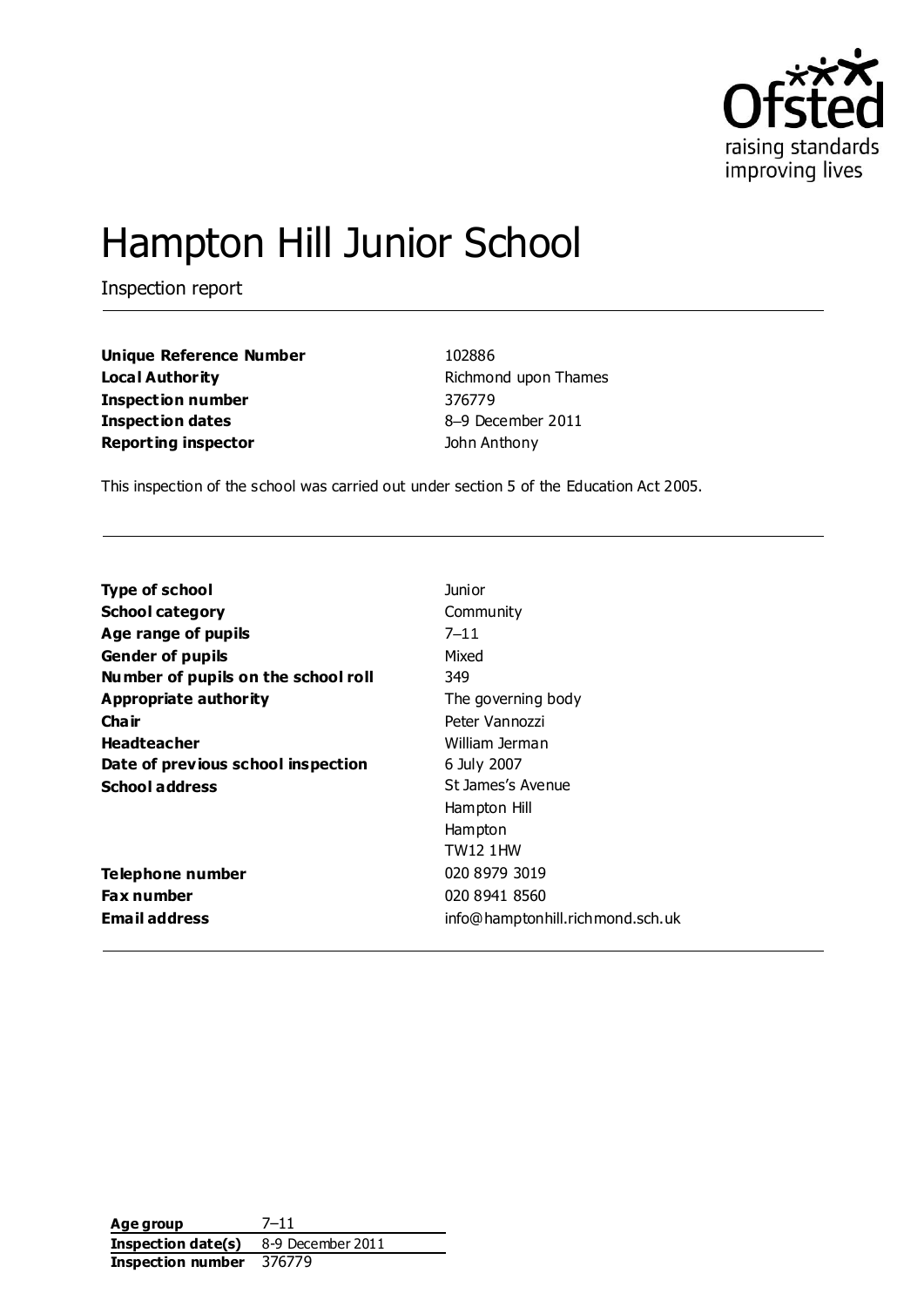The Office for Standards in Education, Children's Services and Skills (Ofsted) regulates and inspects to achieve excellence in the care of children and young people, and in education and skills for learners of all ages. It regulates and inspects childcare and children's social care, and inspects the Children and Family Court Advisory Support Service (Cafcass), schools, colleges, initial teacher training, work-based learning and skills training, adult and community learning, and education and training in prisons and other secure establishments. It assesses council children's services, and inspects services for looked after children, safeguarding and child protection.

Further copies of this report are obtainable from the school. Under the Education Act 2005, the school must provide a copy of this report free of charge to certain categories of people. A charge not exceeding the full cost of reproduction may be made for any other copies supplied.

If you would like a copy of this document in a different format, such as large print or Braille, please telephone 0300 123 4234, or email enquiries@ofsted.gov.uk.

You may copy all or parts of this document for non-commercial educational purposes, as long as you give details of the source and date of publication and do not alter the information in any way.

To receive regular email alerts about new publications, including survey reports and school inspection reports, please visit our website and go to 'Subscribe'.

Piccadilly Gate Store St **Manchester** M1 2WD

T: 0300 123 4234 Textphone: 0161 618 8524 E: enquiries@ofsted.gov.uk W: www.ofsted.gov.uk

Ofsted

© Crown copyright 2011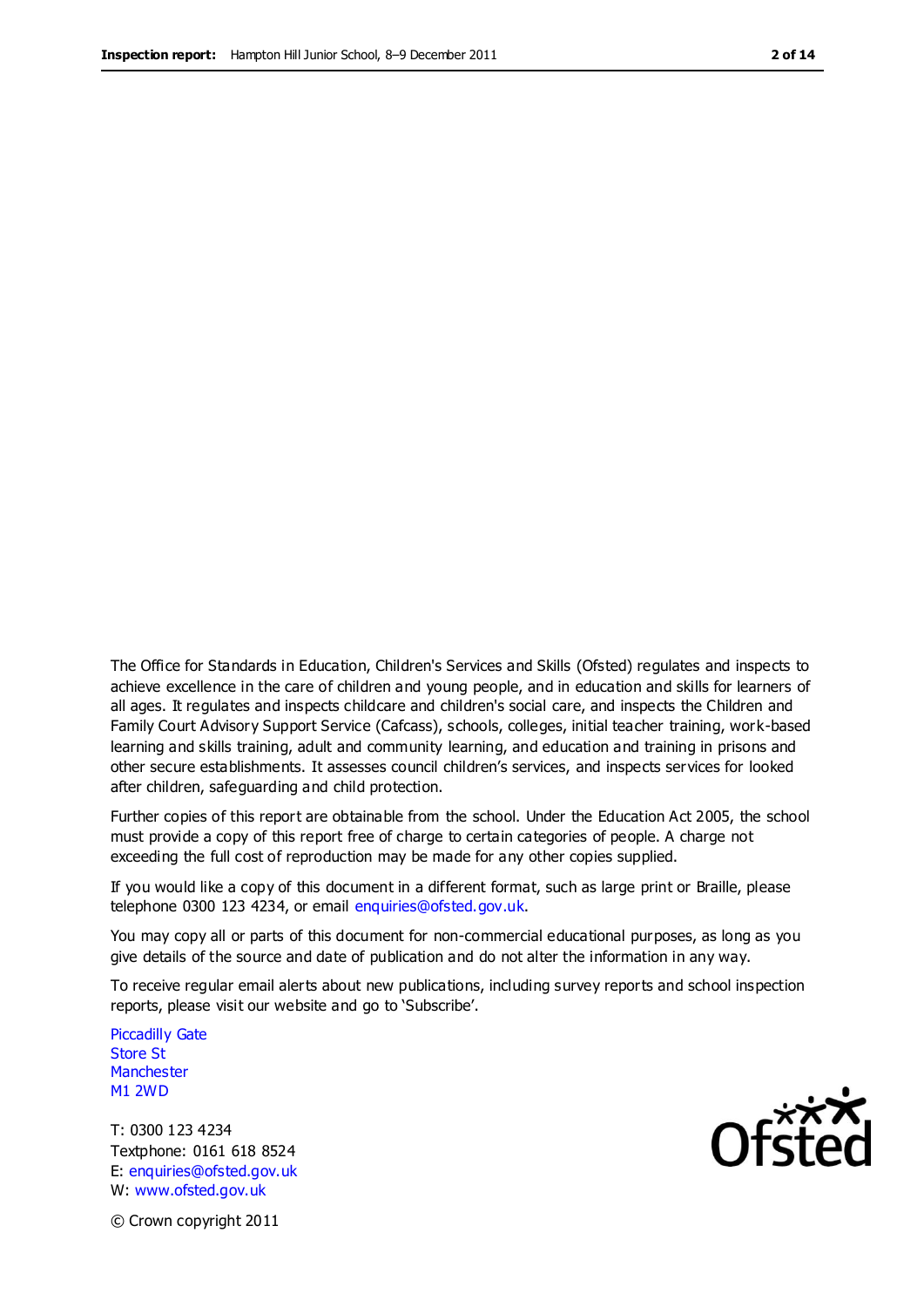# **Introduction**

This inspection was carried out by three additional inspectors. They observed 21 lessons featuring the work of 12 teachers. They held meetings with representatives of the governing body, staff and groups of pupils, and met informally with parents and carers. They observed the school's work, and looked at strategic and curriculum planning, records of pupils' progress, school documentation and monitoring records of teaching and learning. Inspectors analysed questionnaire returns from 178 parents and carers, 29 staff and 89 pupils.

The inspection team reviewed many aspects of the school's work. It looked in detail at a number of key areas.

- The extent to which teaching drives progress in pupils' learning.
- How far progress is evenly balanced between subjects and different groups of pupils.
- Whether pupils with special educational needs and/or disabilities and pupils with English as an additional language make at least as good progress as others.

# **Information about the school**

This is a larger-than-average junior school. A very small minority of pupils are known to be eligible for free school meals. The large majority of pupils are from White British backgrounds but around 28% come from minority ethnic heritages. The majority of pupils transfer to the school from the nearby infant school, but an increasing number join the school other than at the normal time of admission. This includes a small number of pupils at the early stages of speaking English as an additional language. The school runs a breakfast club, and hosts an after-school club which is independently run and, therefore, inspected separately.

The school has been awarded Activemark, Artsmark Gold and the Inclusion Quality Mark, and has been designated a National College Leading Sustainable School.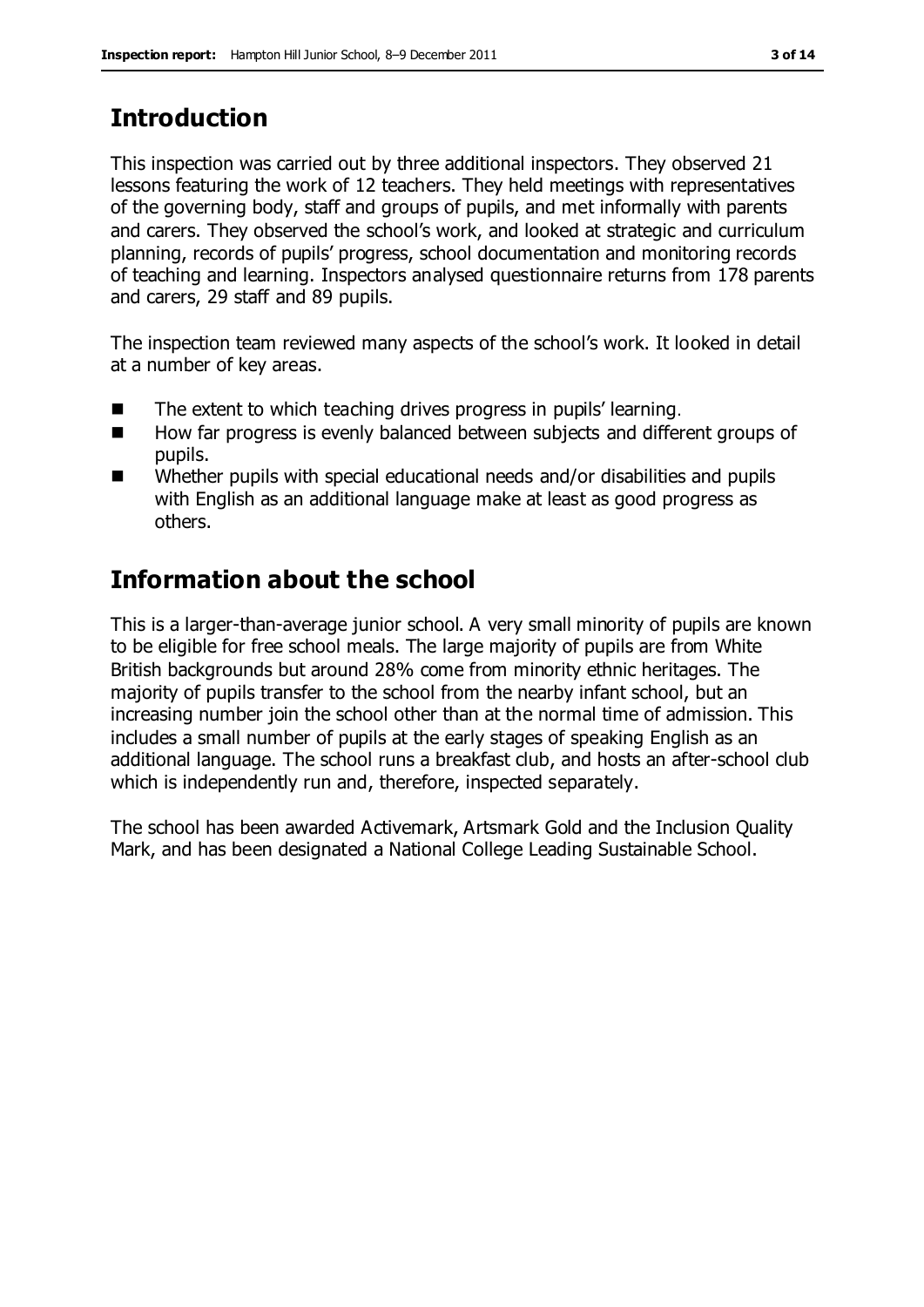# **Inspection judgements**

| Overall effectiveness: how good is the school?  |  |
|-------------------------------------------------|--|
| The school's capacity for sustained improvement |  |

# **Main findings**

This is an outstanding school. Pupils are provided with an impressive and exciting curriculum which is supported by exceptional teaching and outstanding care, guidance and support. As a result of excellent all-round provision, pupils thrive in every way. This is seen in their exemplary behaviour which is a predominant factor in their good, and frequently outstanding, progress in lessons. Because this is a highly inclusive school, no pupils are disadvantaged, and all pupils, including those with special educational needs and/or disabilities, make similar rates of progress.

The school's engagement with parents and carers is outstanding, and they in turn are extremely positive about the provision, as indicated in one response to the questionnaire: 'I have found Hampton Hill Junior School to be outstanding in the provision of my child's education. The curriculum is exciting, there are projects and trips. Aspects of the curriculum are linked to focus projects which make learning fun. My child is very happy, enjoying learning and being nurtured to being an independent and responsible child. This is a fabulous school.'

Pupils confirm that they benefit immensely from extremely caring and dedicated relationships with all the staff, telling the inspection team, for example: 'The staff are brilliant … a lot of happy stuff goes on … everyone gets a fair chance.' Enjoyment of their education is reflected in high levels of attendance and punctuality.

This combination of a happy and highly supportive environment, together with excellent guidance to improve their learning and extremely positive relationships at all levels within the school, encourages pupils to work hard and reach high levels of attainment, leading to outstanding achievement. Central to the impressive success of the school is the inspirational leadership of the headteacher and the highly committed energies of teachers and staff throughout the school. They are ably supported by a committed and well-qualified governing body which is fully engaged in shaping the strategic direction of the school. Together, they have knitted together a vibrant community atmosphere, and the school deservedly enjoys its high reputation in the local area. As a result, an excellent range of partnerships enriches the pupils' educational opportunities.

The school's self-evaluation is very accurate, and planning identifies a clear agenda for continued school improvement. For example, community cohesion in the wider national context is not so strong and has been correctly identified as an area for further development. The maintenance of outstanding outcomes for pupils, together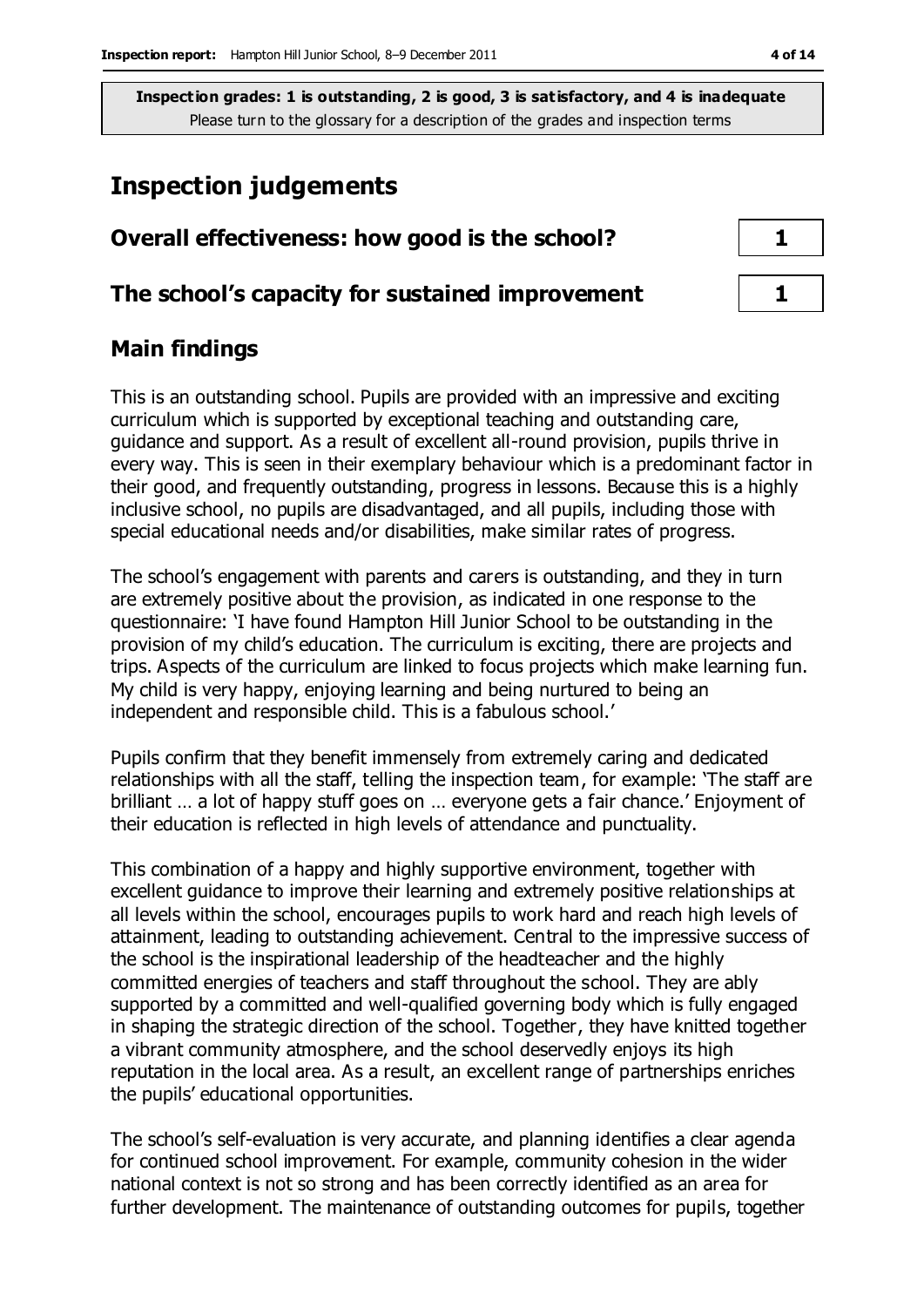with the determination of leaders and managers to continue to provide an excellent learning environment for the pupils, and the excellent relationship with parents and carers, demonstrates that the school has an outstanding capacity to sustain its currently outstanding performance. The school provides excellent value for money.

### **What does the school need to do to improve further?**

 Improve community cohesion by helping pupils to gain a wider perspective and deeper understanding of different social attitudes and lifestyles.

### **Outcomes for individuals and groups of pupils 1**

Outcomes for pupils are outstanding because their academic achievement is excellent and their personal development is exceptional. Pupils, including those with special educational needs and/or disabilities, make at least good progress in their learning. Levels of attainment are high overall with pupils also demonstrating impressive skills in the more creative areas of learning. In many instances, pupils' progress in lessons is exceptional, as seen, for example, in one lesson where pupils had to think about what shaped the behaviour of a highwayman in a story. Pupils made outstanding progress because they identified with the character, concentrated, assessed their work very accurately, and paid excellent attention to the project. In another outstanding lesson, pupils were exploring figurative language, and made excellent progress because they were constantly reminded to use their targets, used success criteria to assess their progress, and used ambitious and complex language. Progress overall is judged to be good because some pupils did not make such good progress in the last academic year.

Through their extensive links with people in other countries, pupils become familiar with cultures other than their own. They are very aware of how to keep safe and healthy, advising that they are 'definitively' very safe, describing how, 'If you're not wearing a visitor's badge, we tell a teacher,' adding very wisely, 'It could be bad people or good people, but we wouldn't know.' The school's own team of 'ecoambassadors' takes responsibility for promoting eco-friendly initiatives, such as designing the eco-code. Pupils show their impressive artistic talents in displays around the school, and participate energetically and enthusiastically in physical activities, as shown, for example, in the high take-up for clubs such as judo, gymnastics and dance, reflected in the award of an Activemark. There are many opportunities for participating in musical activities of a high standard. This was impressively demonstrated in the school's rehearsal for a carol concert in the nearby church with singing of an exceptional standard.

Pupils are extremely responsible, having an active voice through membership of the school council and taking leading roles as junior safety officers, sports and music leaders, and representing their peers in the pupils' parliament. Their behaviour while in the classroom, at play and in the wide range of activities that they engage in around the school is exemplary. Pupils support many charitable ventures, including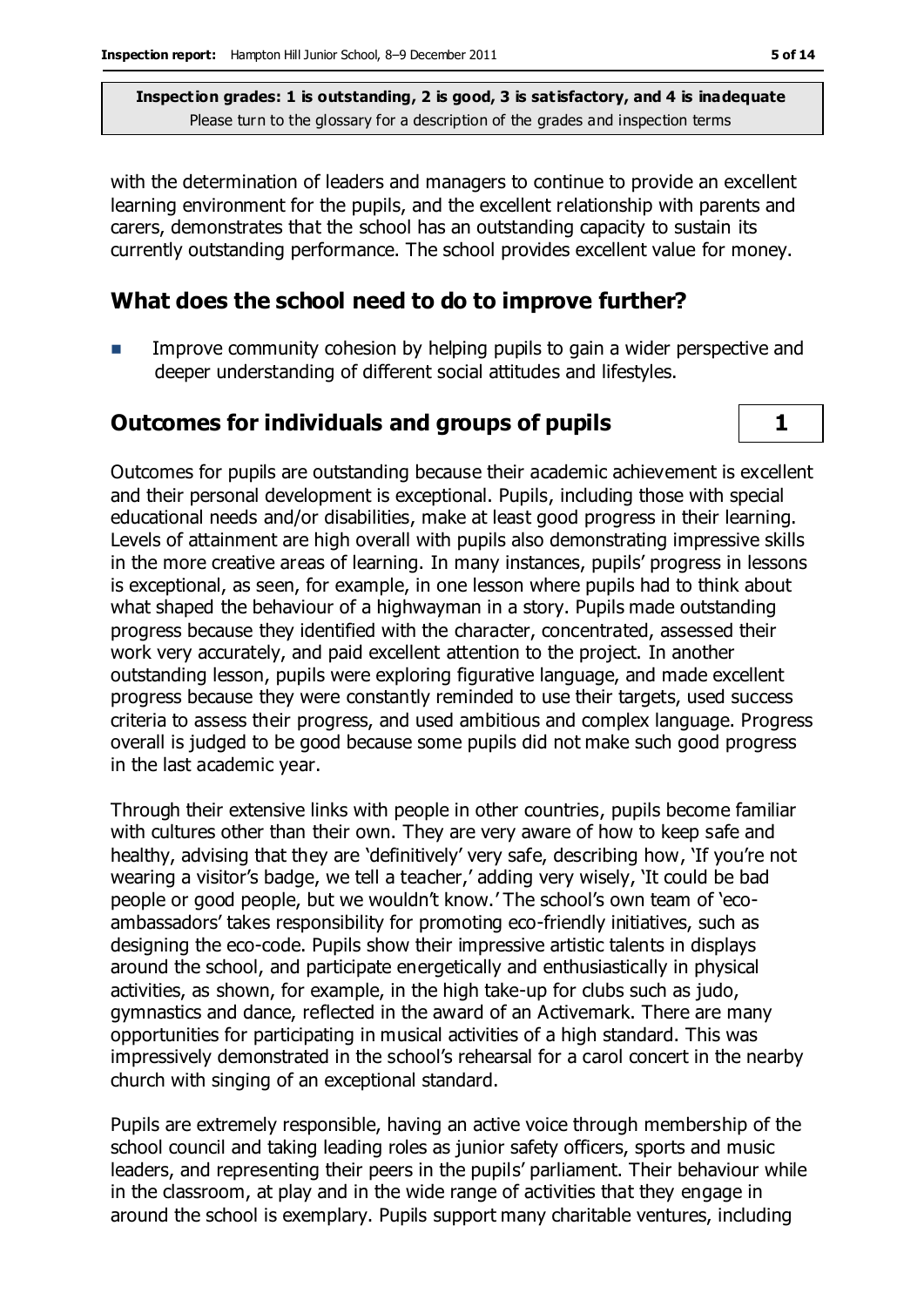Epilepsy Research and Children in Need, as well as a local hospice and cancer charities. Through activities such as these, and in the care they show to each other and the respect and courtesy they extend to staff and visitors, pupils demonstrate the deeply ingrained social and personal qualities that are an expression of their outstanding spiritual, moral, social and cultural development.

These are the grades for pupils' outcomes

| Pupils' achievement and the extent to which they enjoy their learning                                                     |   |  |
|---------------------------------------------------------------------------------------------------------------------------|---|--|
| Taking into account:                                                                                                      |   |  |
| Pupils' attainment <sup>1</sup>                                                                                           | 1 |  |
| The quality of pupils' learning and their progress                                                                        | 2 |  |
| The quality of learning for pupils with special educational needs and/or disabilities<br>and their progress               | 2 |  |
| The extent to which pupils feel safe                                                                                      | 1 |  |
| Pupils' behaviour                                                                                                         | 1 |  |
| The extent to which pupils adopt healthy lifestyles                                                                       |   |  |
| The extent to which pupils contribute to the school and wider community                                                   |   |  |
| The extent to which pupils develop workplace and other skills that will<br>contribute to their future economic well-being |   |  |
| Taking into account:                                                                                                      |   |  |
| Pupils' attendance <sup>1</sup>                                                                                           |   |  |
| The extent of pupils' spiritual, moral, social and cultural development                                                   |   |  |

# **How effective is the provision?**

Pupils are provided with an outstanding curriculum. A wide range of clubs and afterschool activities complements a vibrant and stimulating learning environment. Varied and relevant trips and visits complement pupils' learning, and many visitors bring expertise in music, drama, sport and art. The school also provides unusual opportunities for pupils to understand the natural world, through for example, the rearing of chickens and focusing on preparing pupils to develop responsible attitudes to the environment. This innovative curriculum is constantly reviewed to ensure that it is always geared to the needs of pupils. As one parent commented: 'I am very impressed with the creativity of the school and how they have brought alive the Egyptian topic. I also love the way that they combine activities.' The school has recently been awarded Artsmark Gold for the third time.

Teaching is outstanding. In the words of one parent, 'The teachers are brilliant.' While impressive lessons were seen in literacy, numeracy, information and communication technology, and French, one excellent lesson combined art with learning about the Indian culture. Pupils were shown a video of how to create an

 $\overline{a}$ <sup>1</sup> The grades for attainment and attendance are: 1 is high; 2 is above average; 3 is broadly average; and 4 is low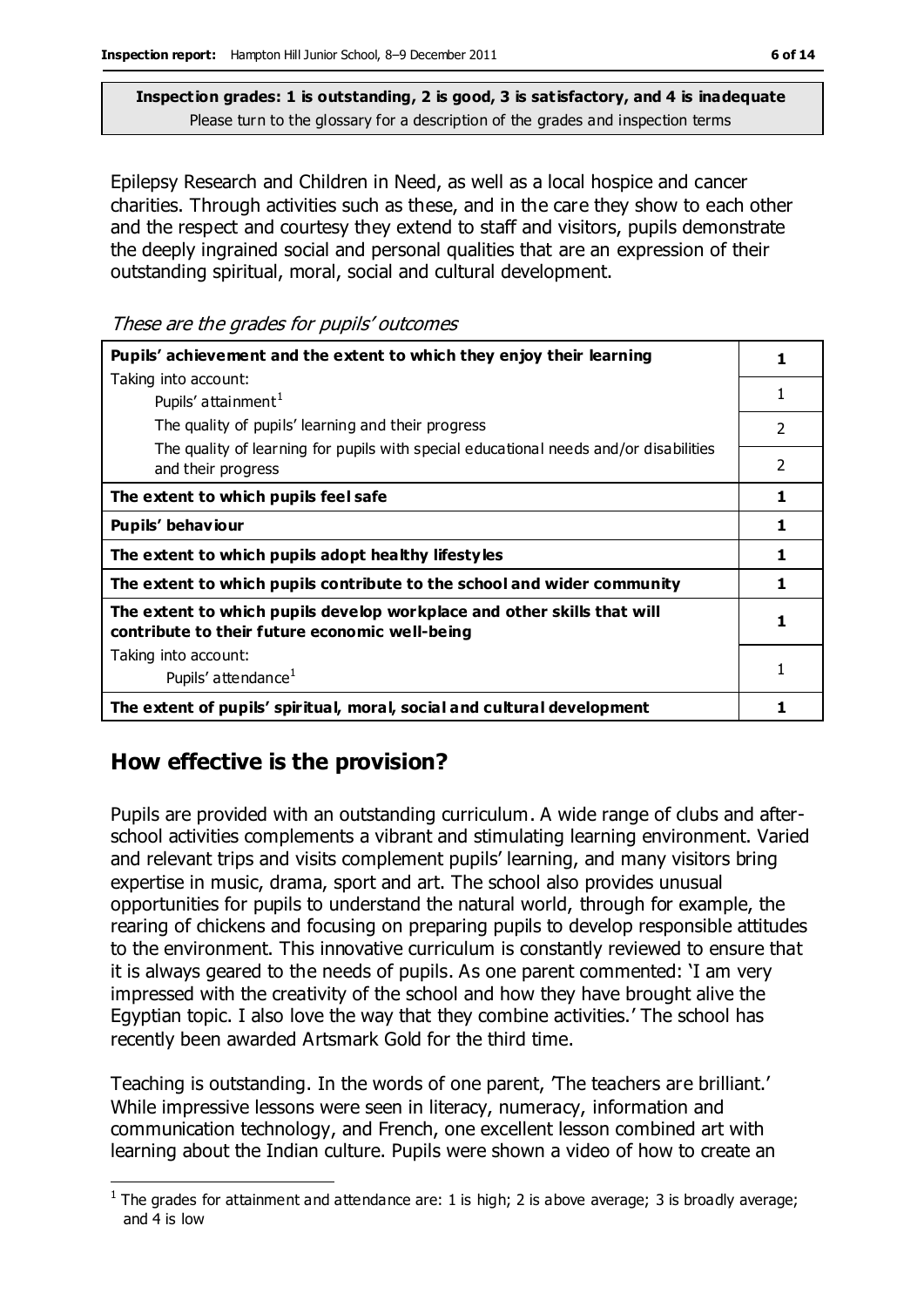Indian-style pattern on cloth using a 'tie dye' method. The teacher outlined the lesson plan and checked that all the pupils understood the concept. They then put the instruction into practice by drawing their own designs before making their own tie-dye samples. Pupils learned very quickly because they were enthused by the project, and because it enabled them to use their imagination. It also stimulated many other aspects of learning, such as speaking and listening, cooperating with each other, and taking care with messy materials.

A significant factor in the success of teaching is the fostering of pupils' independence in their learning. As a result, they are able to move rapidly from one task to another in the classroom with minimal direction. This means that they usually work very quickly and absorb learning through activities that are very well structured to suit their varying abilities.

Teachers also make learning fun, seen, for example, in a very lively literacy lesson based on the pupils' creation of fictional characters called the 'Speech Mark Twins' which dramatised the sequencing of punctuation. Because the session enthralled them, pupils concentrated, very quickly identified the correct elements of punctuation, and were able to put them into practice accurately and remember them.

The pupils' welfare is a priority of the school, and is secured by outstanding care, guidance and support, recognised by the award of an Inclusion Quality Mark. Wideranging links have been established with outside agencies, and pastoral care reaches out to families as well as their children through working closely with external providers as well as through utilising the school's own resources. Systematic recording and monitoring ensure that pupils' personal, as well as their academic, development is constantly assessed, and any specific individual needs are provided for. The breakfast club provides pupils with a pleasant and healthy start to the school day. Excellent links have been forged with local infant and secondary schools to support very smooth transition into the school, and onwards to secondary education.

These are the grades for the quality of provision

| The quality of teaching                                                                                    |  |
|------------------------------------------------------------------------------------------------------------|--|
| Taking into account:                                                                                       |  |
| The use of assessment to support learning                                                                  |  |
| The extent to which the curriculum meets pupils' needs, including, where<br>relevant, through partnerships |  |
| The effectiveness of care, guidance and support                                                            |  |

### **How effective are leadership and management?**

The headteacher and senior colleagues lead a highly committed staff team which fully shares a determination to provide pupils with an outstanding learning experience. Governors play a pivotal role in supporting the school, and have recognised the need to adopt a more challenging approach to help to drive forward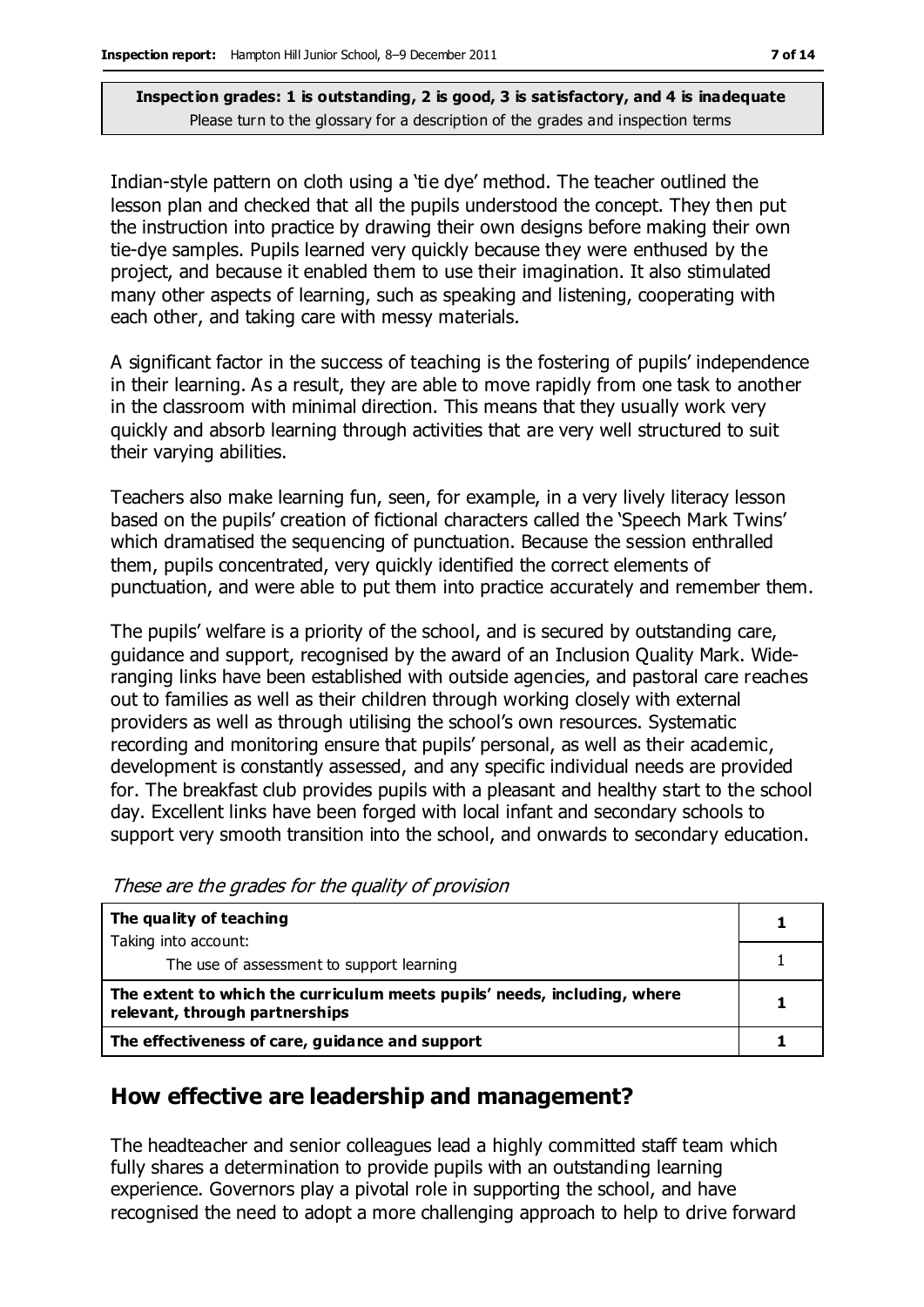even better progress. A very strong and fruitful relationship has been established with parents and carers, who are overwhelmingly of the view that the school is well led and managed, one commenting that: 'My children have excelled here and the level of feedback and support has been exceptional. I'm really pleased with all aspects of school life.' The school benefits from events organised by the very active parent and staff association, such as the community choir and the drama group, which have raised considerable sums to provide additional resources for the school. A dedicated team of voluntary parent helpers assists pupils with their reading, and many parents and carers help out as leaders for sports and other after-school clubs.

Excellent partnerships have been established with other schools, particularly with the provision for music, and excellent use is made of external welfare agencies to help both pupils and their families. The school is a pioneer in the sustainability programme which aims to improve the environment, having been designated a National College Leading Sustainable School. Pupils also benefit immensely from strong links with a nearby teacher training college which regularly supplies the school with trainee teachers. They add richness to the pupils' learning experience by providing additional teaching and support, and energising the richness of the curriculum with a variety of fresh approaches to teaching, and many new and exciting ideas.

The strength of the school's community cohesion lies in the support it receives from, and gives to, its local community and its global partnerships with schools in Kenya, Chile and Japan. The school has recognised that its engagement in the wider national dimension is not so firmly established and is drawing up plans to address this. Safeguarding is central to the school's ethos of care. All statutory requirements are met, staff receive regular training, and stringent child protection procedures are in place. Risk assessments are comprehensive and thorough. In this highly inclusive school, where mutual respect is its most clearly promoted quality, everybody is treated equally and no discrimination of any kind is tolerated.

| The effectiveness of leadership and management in embedding ambition and<br>driving improvement                                                                     |   |  |
|---------------------------------------------------------------------------------------------------------------------------------------------------------------------|---|--|
| Taking into account:                                                                                                                                                |   |  |
| The leadership and management of teaching and learning                                                                                                              |   |  |
| The effectiveness of the governing body in challenging and supporting the<br>school so that weaknesses are tackled decisively and statutory responsibilities<br>met | 2 |  |
| The effectiveness of the school's engagement with parents and carers                                                                                                |   |  |
| The effectiveness of partnerships in promoting learning and well-being                                                                                              | 1 |  |
| The effectiveness with which the school promotes equality of opportunity and<br>tackles discrimination                                                              |   |  |
| The effectiveness of safeguarding procedures                                                                                                                        |   |  |
| The effectiveness with which the school promotes community cohesion                                                                                                 |   |  |

#### These are the grades for leadership and management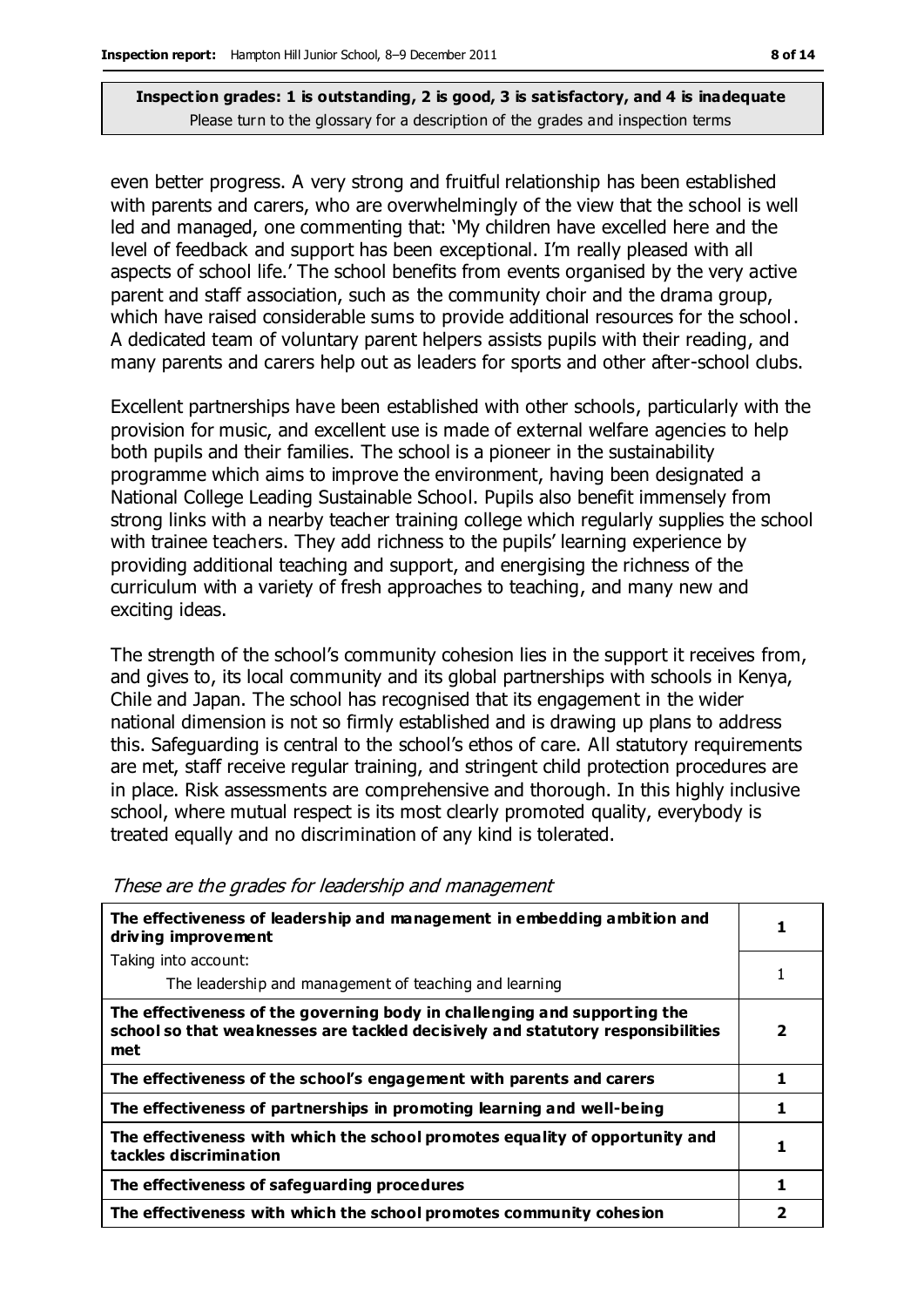**The effectiveness with which the school deploys resources to achieve value for money**

**1**

### **Views of parents and carers**

A higher than average proportion of parents and carers returned completed questionnaires. Written comments were generally highly appreciative of the care and dedication of the staff. There was a general sense that this is an outstanding school, responses almost unanimously endorsing the predominant view that the school is led and managed well. Many describe being 'very impressed' with the 'brilliant' and 'hard-working' teachers. One noted, 'The school has been wonderful for my children.' Every response confirmed that their children enjoy school and are safe, one commenting, 'My children love the school and simply want to stay here for the rest of their education.' The vast majority felt that pupils are well behaved, that the school helps their children to have a healthy lifestyle, and that their children are well prepared for the future. Many praised the transition arrangements. There was no consensus of negative comment, some felt that their children were not sufficiently challenged, and a few felt that home/school communication could be improved. These issues were raised with the school, but the degree of challenge in most lessons was found to be at least consistently good, and communication was found generally to be of a high standard. A very few responses were concerned about behaviour. The views of most are reflected in the observation that 'Hampton Hill is a brilliant school.'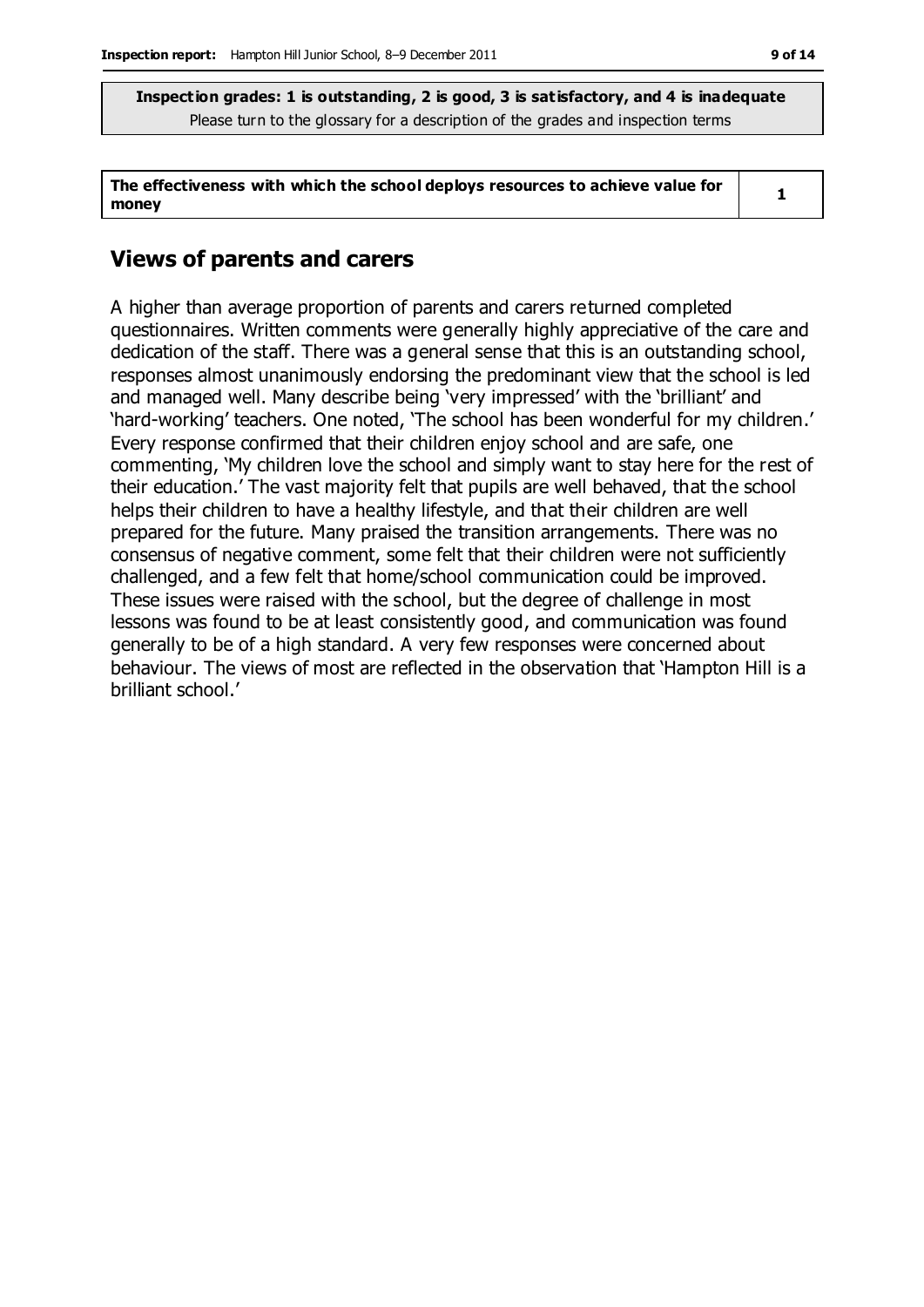Ofsted invited all the registered parents and carers of pupils registered at Hampton Hill Junior School to complete a questionnaire about their views of the school.

In the questionnaire, parents and carers were asked to record how strongly they agreed with 13 statements about the school.

The inspection team received 178 completed questionnaires by the end of the on-site inspection. In total, there are 349 pupils registered at the school.

| <b>Statements</b>                                                                                                                                                                                                                                       | <b>Strongly</b><br>agree |               | <b>Agree</b> |               | <b>Disagree</b> |                         | <b>Strongly</b><br>disagree |              |
|---------------------------------------------------------------------------------------------------------------------------------------------------------------------------------------------------------------------------------------------------------|--------------------------|---------------|--------------|---------------|-----------------|-------------------------|-----------------------------|--------------|
|                                                                                                                                                                                                                                                         | <b>Total</b>             | $\frac{1}{2}$ | <b>Total</b> | $\frac{1}{2}$ | <b>Total</b>    | $\mathbf{O}/\mathbf{O}$ | <b>Total</b>                | %            |
| My child enjoys school                                                                                                                                                                                                                                  | 136                      | 76            | 42           | 24            | $\Omega$        | $\Omega$                | $\mathbf 0$                 | $\mathbf 0$  |
| The school keeps my child<br>safe                                                                                                                                                                                                                       | 147                      | 83            | 30           | 17            | 0               | 0                       | $\mathbf 0$                 | $\mathbf{0}$ |
| The school informs me about<br>my child's progress                                                                                                                                                                                                      | 91                       | 51            | 76           | 43            | $\overline{7}$  | 4                       | $\mathbf 0$                 | $\mathbf 0$  |
| My child is making enough<br>progress at this school                                                                                                                                                                                                    | 93                       | 52            | 74           | 42            | 9               | 5                       | $\mathbf 0$                 | $\mathbf 0$  |
| The teaching is good at this<br>school                                                                                                                                                                                                                  | 118                      | 66            | 56           | 31            | $\mathbf{1}$    | $\mathbf{1}$            | $\mathbf{1}$                | $\mathbf{1}$ |
| The school helps me to<br>support my child's learning                                                                                                                                                                                                   | 94                       | 53            | 74           | 42            | $\overline{7}$  | 4                       | $\mathbf{1}$                | $\mathbf{1}$ |
| The school helps my child to<br>have a healthy lifestyle                                                                                                                                                                                                | 107                      | 60            | 64           | 36            | $\overline{4}$  | $\overline{2}$          | $\mathbf{1}$                | $\mathbf{1}$ |
| The school makes sure that<br>my child is well prepared for<br>the future (for example<br>changing year group,<br>changing school, and for<br>children who are finishing<br>school, entering further or<br>higher education, or entering<br>employment) | 108                      | 61            | 59           | 33            | 4               | $\overline{2}$          | $\mathbf 0$                 | $\mathbf 0$  |
| The school meets my child's<br>particular needs                                                                                                                                                                                                         | 97                       | 54            | 71           | 40            | 5               | 3                       | $\mathbf 0$                 | $\mathbf 0$  |
| The school deals effectively<br>with unacceptable behaviour                                                                                                                                                                                             | 105                      | 59            | 60           | 34            | 6               | 3                       | $\mathbf{1}$                | $\mathbf{1}$ |
| The school takes account of<br>my suggestions and<br>concerns                                                                                                                                                                                           | 80                       | 45            | 83           | 47            | 4               | 2                       | $\overline{2}$              | $\mathbf{1}$ |
| The school is led and<br>managed effectively                                                                                                                                                                                                            | 132                      | 74            | 40           | 22            | 0               | 0                       | $\mathbf{1}$                | $\mathbf{1}$ |
| Overall, I am happy with my<br>child's experience at this<br>school                                                                                                                                                                                     | 131                      | 74            | 43           | 24            | 3               | $\overline{2}$          | $\mathbf 0$                 | $\mathbf 0$  |

The table above summarises the responses that parents and carers made to each statement. The percentages indicate the proportion of parents and carers giving that response out of the total number of completed questionnaires. Where one or more parents and carers chose not to answer a particular question, the percentages will not add up to 100%.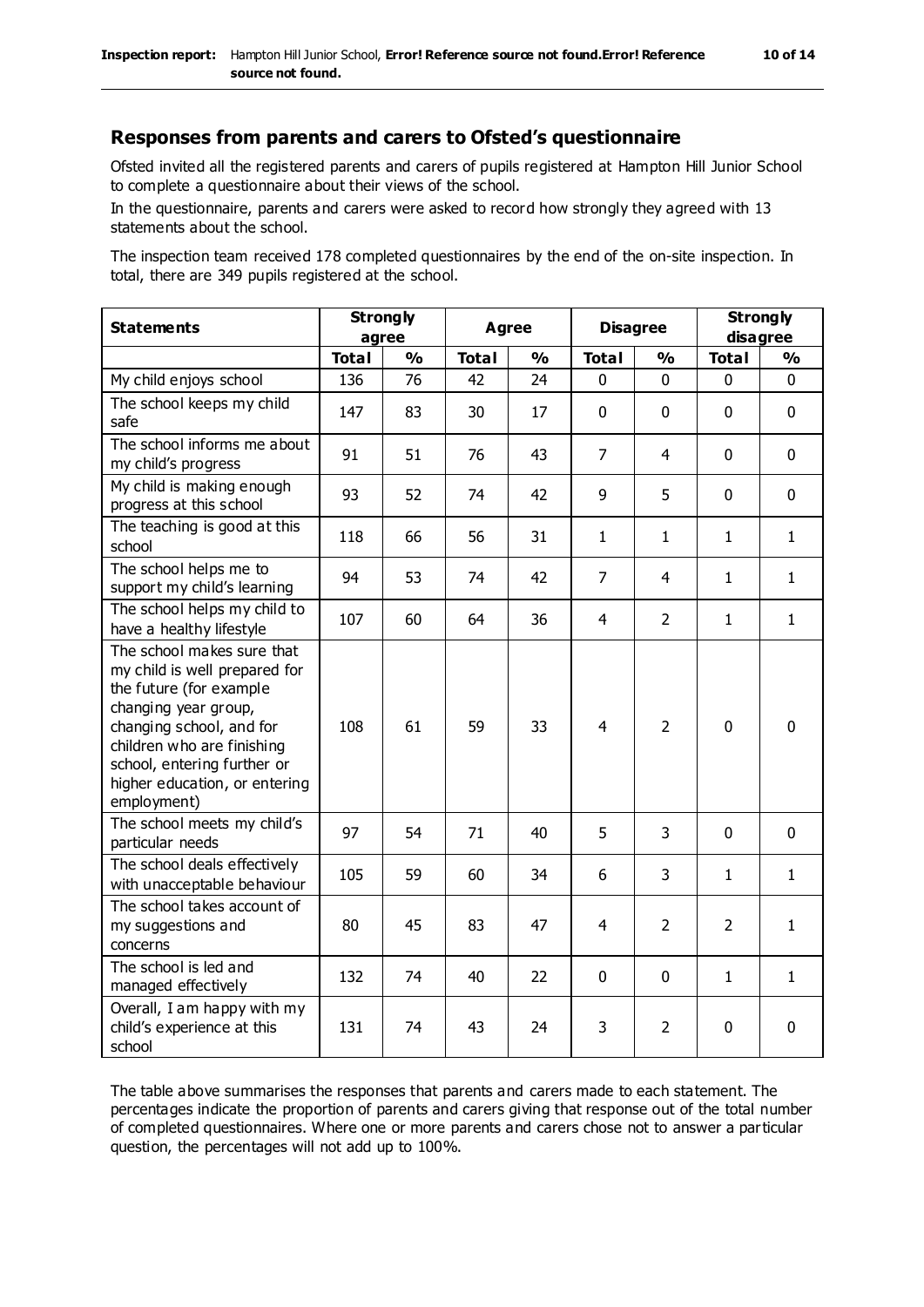# **Glossary**

# **What inspection judgements mean**

| Grade   | <b>Judgement</b> | <b>Description</b>                                            |
|---------|------------------|---------------------------------------------------------------|
| Grade 1 | Outstanding      | These features are highly effective. An outstanding           |
|         |                  | school provides exceptionally well for all its pupils' needs. |
| Grade 2 | Good             | These are very positive features of a school. A school        |
|         |                  | that is good is serving its pupils well.                      |
| Grade 3 | Satisfactory     | These features are of reasonable quality. A satisfactory      |
|         |                  | school is providing adequately for its pupils.                |
| Grade 4 | Inadequate       | These features are not of an acceptable standard. An          |
|         |                  | inadequate school needs to make significant                   |
|         |                  | improvement in order to meet the needs of its pupils.         |
|         |                  | Ofsted inspectors will make further visits until it           |
|         |                  | improves.                                                     |

# **Overall effectiveness of schools**

|                       | Overall effectiveness judgement (percentage of schools) |      |                     |                   |
|-----------------------|---------------------------------------------------------|------|---------------------|-------------------|
| <b>Type of school</b> | <b>Outstanding</b>                                      | Good | <b>Satisfactory</b> | <b>Inadequate</b> |
| Nursery schools       | 43                                                      | 47   |                     |                   |
| Primary schools       | h                                                       | 46   | 42                  |                   |
| Secondary             | 14                                                      | 36   | 41                  |                   |
| schools               |                                                         |      |                     |                   |
| Sixth forms           | 15                                                      | 42   | 41                  | 3                 |
| Special schools       | 30                                                      | 48   | 19                  |                   |
| Pupil referral        | 14                                                      | 50   | 31                  |                   |
| units                 |                                                         |      |                     |                   |
| All schools           | 10                                                      | 44   | 39                  |                   |

New school inspection arrangements were introduced on 1 September 2009. This means that inspectors now make some additional judgements that were not made previously.

The data in the table above are for the period 1 September 2 010 to 08 April 2011 and are consistent with the latest published official statistics about maintained school inspection outcomes (see www.ofsted.gov.uk).

The sample of schools inspected during 2010/11 was not representative of all schools nationally, as weaker schools are inspected more frequently than good or outstanding schools.

Percentages are rounded and do not always add exactly to 100.

Sixth form figures reflect the judgements made for the overall effectiveness of the sixth form in secondary schools, special schools and pupil referral units.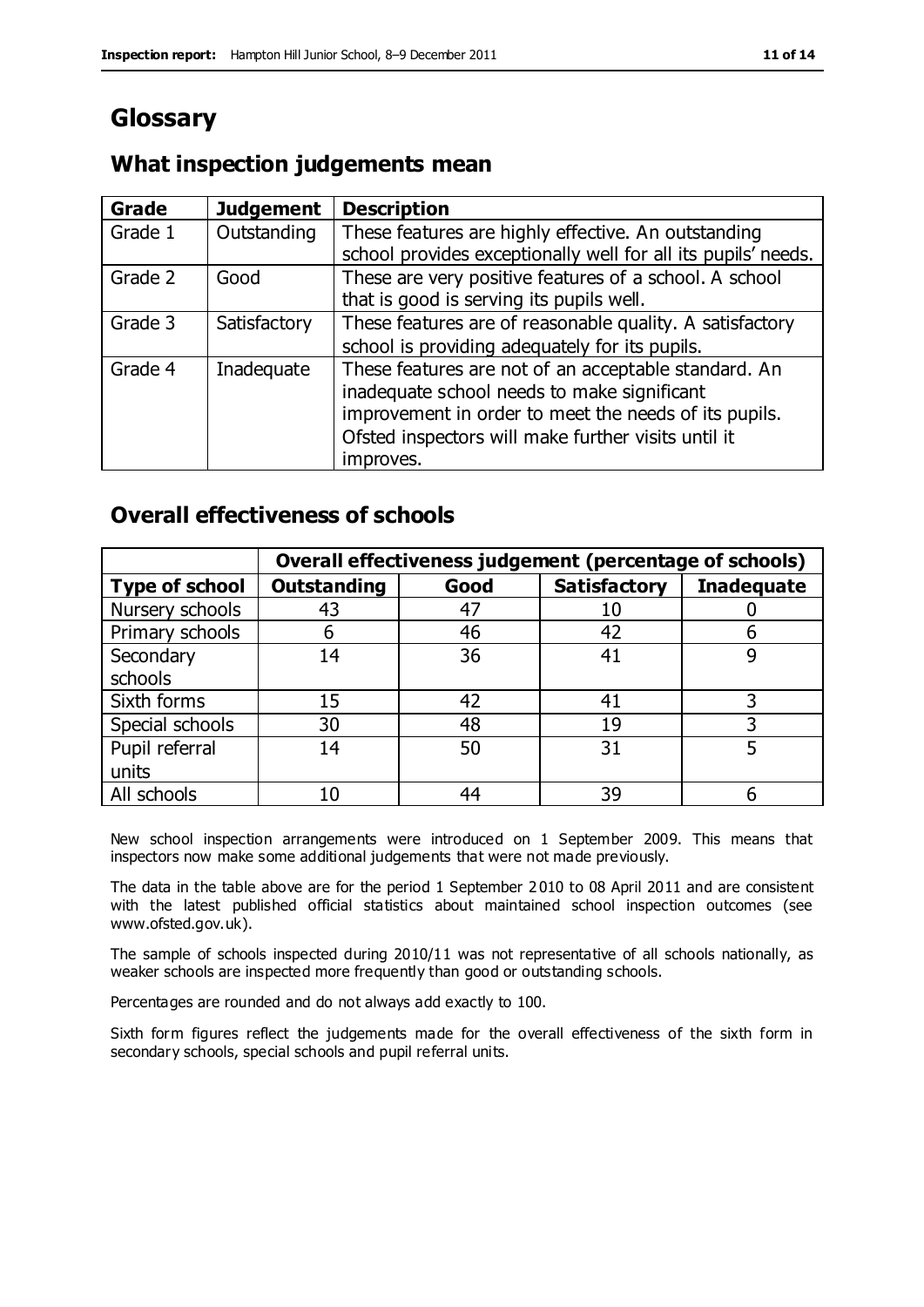# **Common terminology used by inspectors**

| Achievement:               | the progress and success of a pupil in their<br>learning, development or training.                                                                                                                                                                                                                                                |  |  |
|----------------------------|-----------------------------------------------------------------------------------------------------------------------------------------------------------------------------------------------------------------------------------------------------------------------------------------------------------------------------------|--|--|
| Attainment:                | the standard of the pupils' work shown by test and<br>examination results and in lessons.                                                                                                                                                                                                                                         |  |  |
| Capacity to improve:       | the proven ability of the school to continue<br>improving. Inspectors base this judgement on what<br>the school has accomplished so far and on the<br>quality of its systems to maintain improvement.                                                                                                                             |  |  |
| Leadership and management: | the contribution of all the staff with responsibilities,<br>not just the headteacher, to identifying priorities,<br>directing and motivating staff and running the<br>school.                                                                                                                                                     |  |  |
| Learning:                  | how well pupils acquire knowledge, develop their<br>understanding, learn and practise skills and are<br>developing their competence as learners.                                                                                                                                                                                  |  |  |
| Overall effectiveness:     | inspectors form a judgement on a school's overall<br>effectiveness based on the findings from their<br>inspection of the school. The following judgements,<br>in particular, influence what the overall<br>effectiveness judgement will be.                                                                                       |  |  |
|                            | The school's capacity for sustained<br>improvement.<br>Outcomes for individuals and groups of<br>H<br>pupils.<br>The quality of teaching.<br>ш<br>The extent to which the curriculum meets<br>ш<br>pupils' needs, including, where relevant,<br>through partnerships.<br>The effectiveness of care, guidance and<br>H<br>support. |  |  |
| Progress:                  | the rate at which pupils are learning in lessons and<br>over longer periods of time. It is often measured<br>by comparing the pupils' attainment at the end of a<br>key stage with their attainment when they started.                                                                                                            |  |  |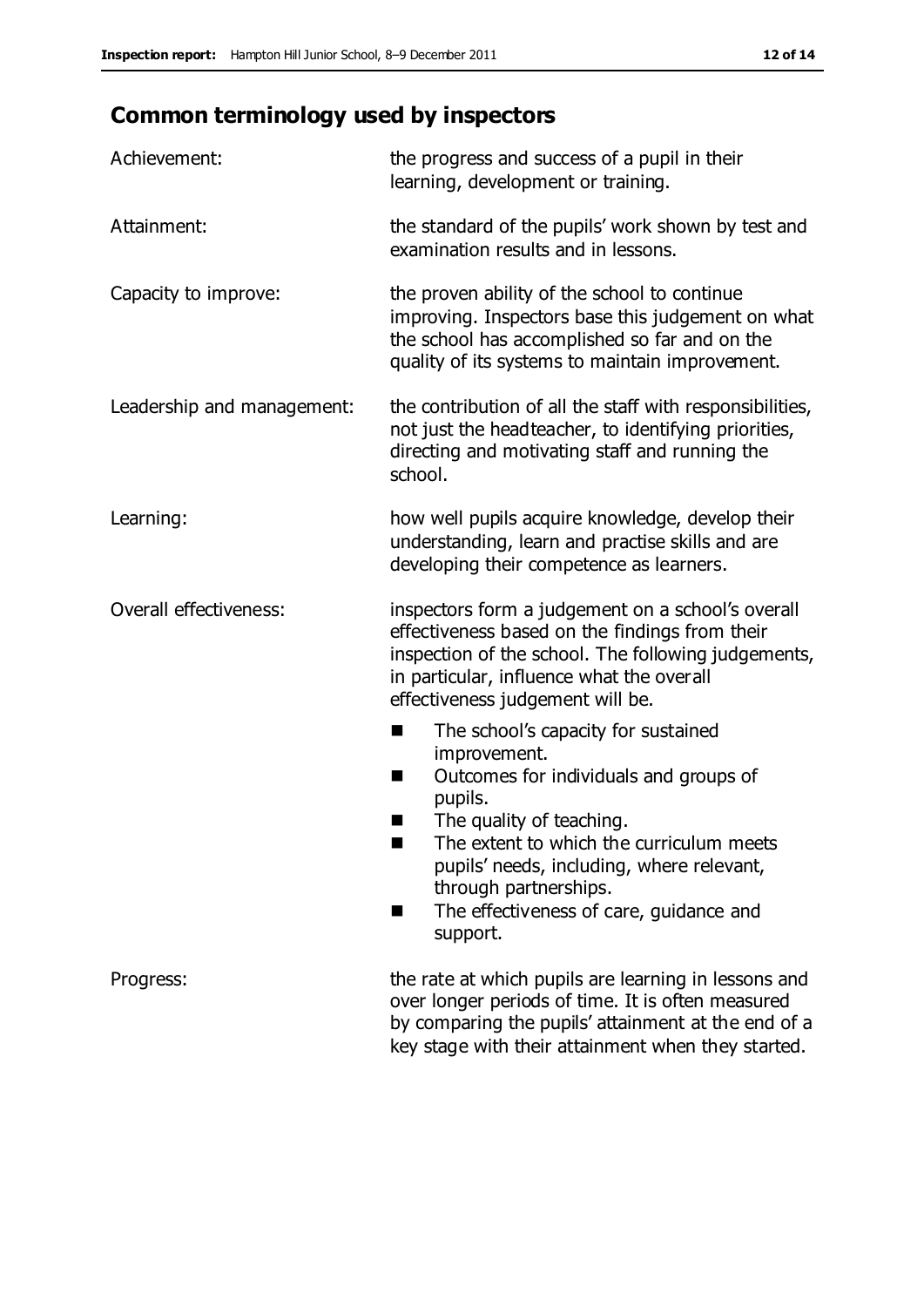#### **This letter is provided for the school, parents and carers to share with their children. It describes Ofsted's main findings from the inspection of their school.**



12 December 2011

Dear Pupils

#### **Inspection of Hampton Hill Junior School, Hampton Hill TW12 1HW**

Thank you very much for welcoming my colleagues and me to your school. On behalf of the team, I would like to thank those of you who met with us to tell us all about the many wonderful things that you do.

I am pleased to be able to tell you that you go to an outstanding school. These are some of the things that really stand out.

- You are punctual, extremely well behaved, responsible, friendly and kind to each other.
- You work hard, are attentive, and make good progress in your lessons.
- You have wonderful opportunities to enjoy your learning and to take part in many exciting activities.
- All those who lead and manage your school work hard to give you an excellent education, and look after you extremely well.

Although yours is an outstanding school, we have asked your headteacher, staff and members of the governing body to do the following to make it even better.

 Help you to gain a deeper understanding of the way people in Britain who come from different backgrounds to yourselves live and think.

Again, thank you for your kind welcome, and for your friendly and very interesting conversations with us.

With best wishes for the future

Yours sincerely

John Anthony Lead inspector